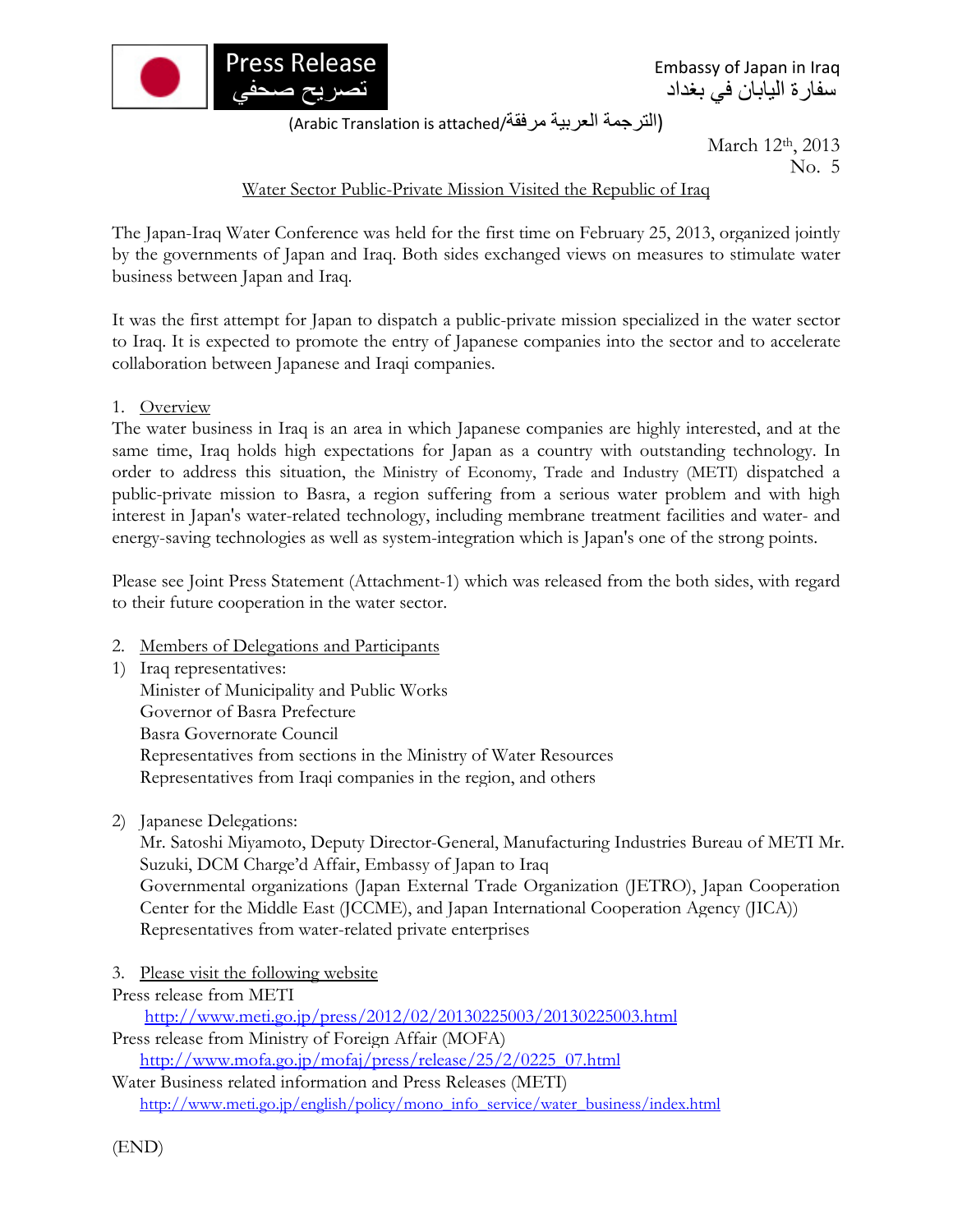Joint Press Statement on the occasion of Japan-Iraq Water Conference

The 'Joint Japan-Iraq Water Conference' was successfully held in Basra, on February 25<sup>th</sup>, 2013. Members from Ministry of Foreign Affairs (MOFA), Ministry of Economy, Trade and Industry (METI), Japan International Cooperation Agency (JICA), Japan External Trade Organization (JETRO), Japan Cooperation Center for the Middle East (JCCME), and private companies from the Japanese side; and members from Ministry of Municipality and Public Works, Basra Prefecture, and relevant organizations from the Iraqi side participated in this Seminar.

- 1. The Iraqi side explained the current situation regarding water issues and prospects for future water projects in Iraq. The Japanese Government and its relevant organizations explained Japan's policy of water business promotion and the city planning of the city of Yokohama. Private companies made presentations on their own advanced technologies. The Iraqi side welcomed such presentations. Both sides had a fruitful discussion over future possibilities of their cooperation.
- 2. Both sides identified increasing demand on water in Iraq in the following three fields, and confirmed that Japan would further enhance cooperation to satisfy such demand in collaboration with all stakeholders from both public and private sectors.
- *(a) Cooperation in the development and implementation of water related projects* -Both sides confirmed to promote their cooperation in developing human resources and in implementing project and research, as well as their practical arrangement, through training of Iraqi experts and researchers and through exchanging their expertise in the field of water.
- *(b)Cooperation in institutional designing in the field of water*

-The Iraqi side appreciated Japan's presentations on its technology and know-how, expressing its willingness to utilize them in their future projects. The Japanese side expressed its strong will to meet the request of Iraq.

-Especially, to facilitate the introduction of the advanced water related technologies (e.g.: water recycling, energy efficient machines and systems),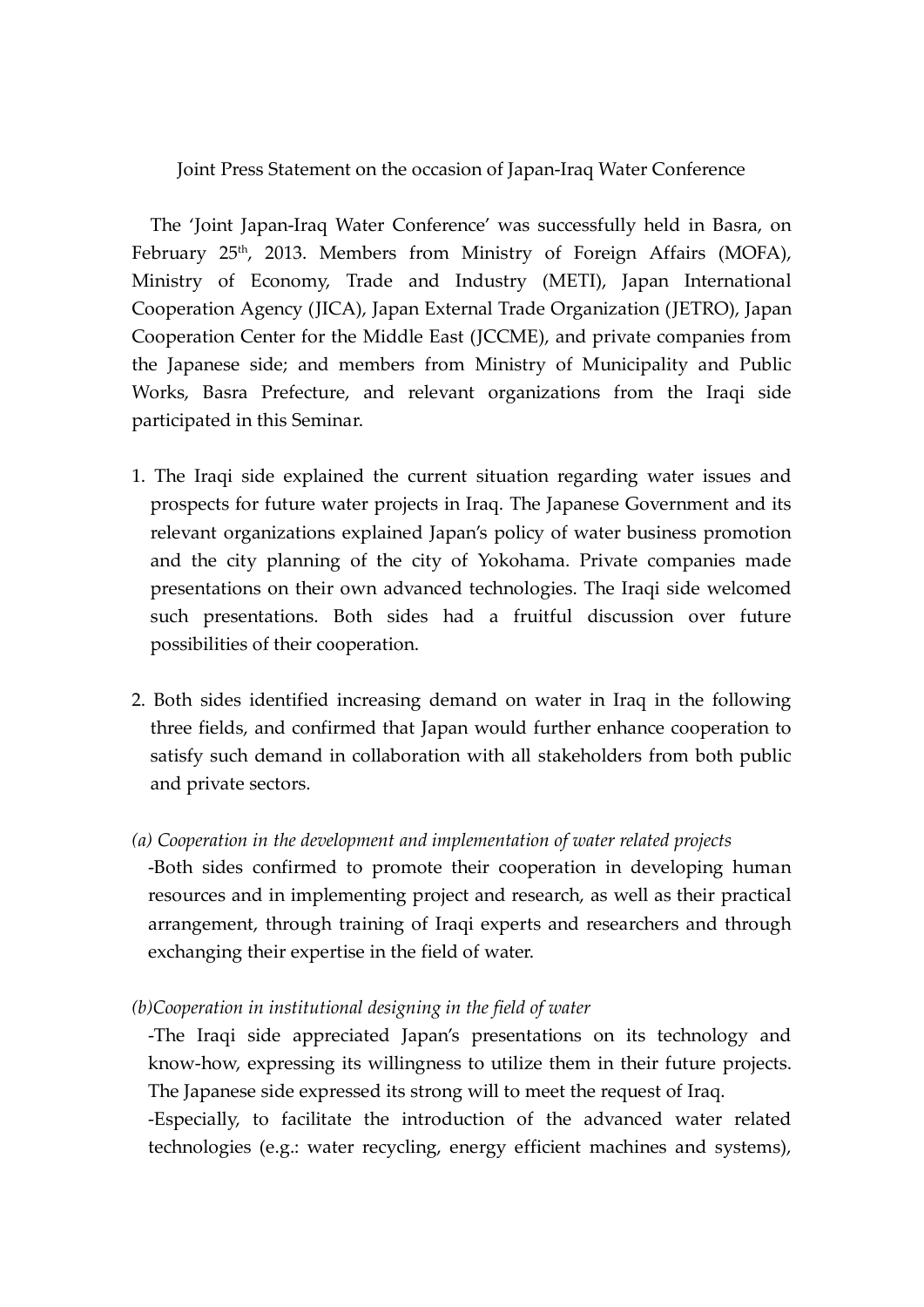the Iraqi side welcomed the readiness shown by the Japanese side to extend cooperation in developing relevant laws in Iraq.

*(c) Cooperation in utilizing Japanese technologies and know-how in the Iraqi water projects*

-The Iraqi side highly valued Japanese companies' technologies and Yokohama city's know-how of city planning, and expressed its willingness to utilize such expertise in the future water-related projects. The Japanese side expressed its intention to make the utmost efforts to provide necessary information and to dispatch experts so that the Iraqi side would adopt the advanced technologies and know-how.

2. With a view to promoting exchanges between the two countries, both sides decided to set meetings on a regular basis, involving relevant public and private sectors, and follow up the progress of the cooperation projects in the water sector between Iraq and Japan.

Director-General, Water Department Ministry of Municipality and Public Works Republic of Iraq

Satoshi Miyamoto Deputy Director-General, Manufacturing Industries Bureau Ministry of Economy, Trade and Industry Government of Japan

February 25th, 2013 Basra, Republic of Iraq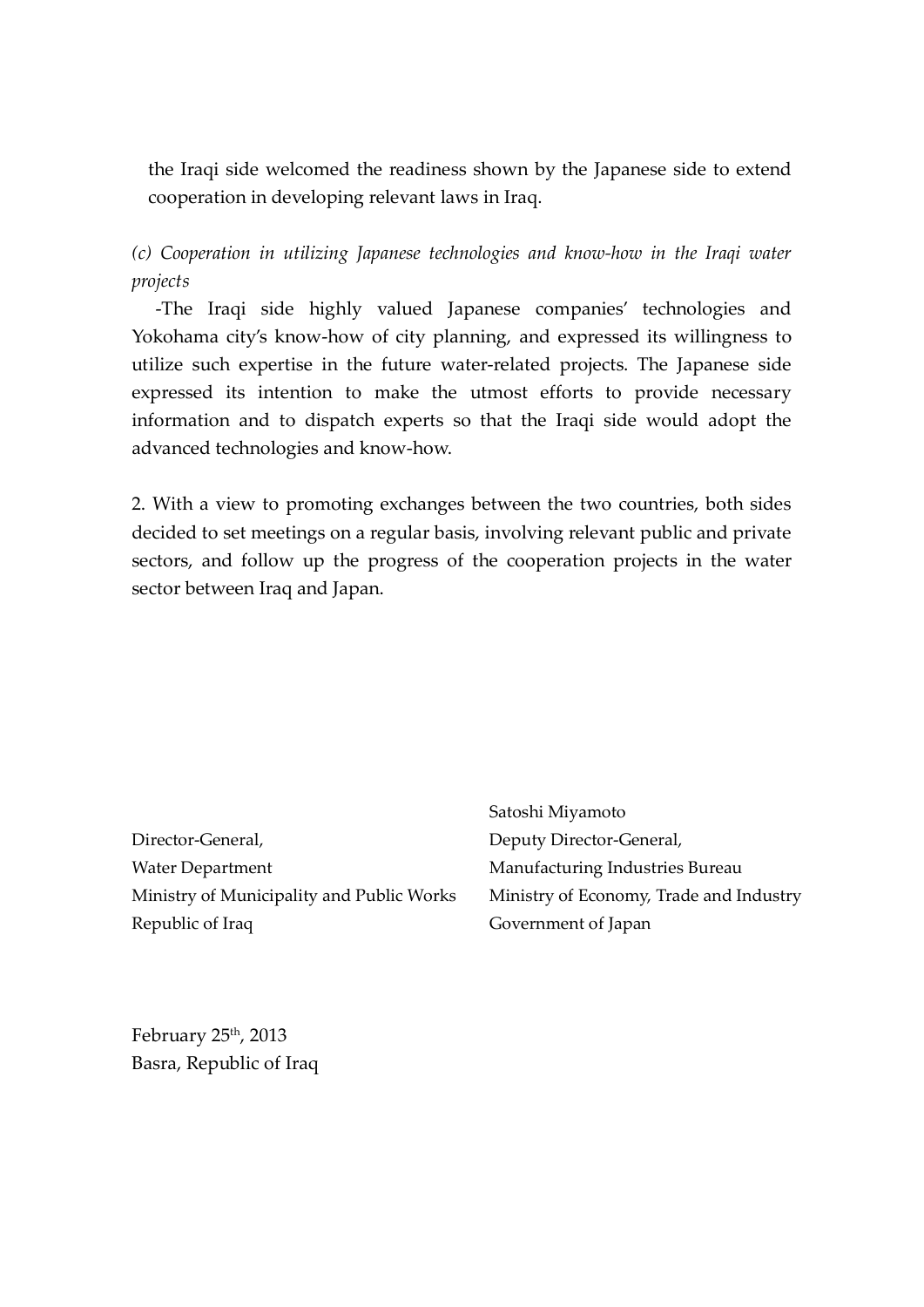

Embassy of Japan in Iraq سفارة اليابان في بغداد

(ترجمة غير رسمية)

١٢ أذار ٢٠١٣ رقم: ٥

## زيارة وفد من القطاع الخاص والعام في قطاع المياه الى جمھورية العراق

عقد مؤتمر المياه الياباني العراقي لأول مرة في ٢٥ شباط، ٢٠١٣، اشترك في تنظيمه حكومتي اليابان والعراق. تبادل الجانبان وجهات النظر حول االجراءات الالزمة لتطوير الشركات المتخصصة في مجال المياه بين اليابان العراق. كان محاولة˝ اولى لليابان ُ إيفاد بعثة القطاعين العام والخاص المتخصصة في قطاع المياه الى العراق. ومن المتوقع أن تعزز دخول الشركات اليابانية إلى القطاع وتسريع التعاون بين الشركات اليابانية والعراقية.

-١ نظرة عامة:

يعد قطاع المياه في العراق هو المجال الذي تُلقي الشركات اليابانية اهتماماً كبيراً ، وفي نفس الوقت، يتطلع العراق الى اليابان كونها دولة ذات تقنية متميزة. ومن اجل تلبية هذه الحاجة ارسلت وزارة الاقتصاد والتجارة والصناعة اليابانية (METI) وفداً يتكون من القطاعين العام والخاص إلى البصرة، وھي منطقة تعاني من مشكلة مياھية كبيرة ولديھا اھتمام كبير في تقنية المياه اليابانية، بما في ذلك وحدات التنقية لمعالجة المياه وتقنيات توفير الطاقة والمياه، فضال عن توحيد االنظمة التي تعد واحدة من نقاط القوة لدى اليابان.

يرجى الاطلاع على البيان الصحفي المشترك (مرفق-١) الذي صدر عن الجانبين، فيما يتعلق بالتعاون المستقبلي بينهما في قطاع المياه.

- -٢ أعضاء الوفود والمشاركين
	- ١) ممثلي العراق:
- وزير البلديات و األشغال العامة
	- محافظ البصرة
	- مجلس محافظة البصرة
- ممثلي دوائر في وزارة الموارد المائية
- ممثلي الشركات العراقية في البصرة وغيرھم
	- ٢) الوفد الياباني:
- السيد ساتوشي مياموتو، نائب المدير العام، لدائرة الصناعات التحويلية في وزارة االقتصاد والتجارة والصناعة
	- السيد سوزوكي , نائب رئيس البعثة والقائم باالعمال، سفارة اليابان في العراق
		- منظمة التجارة الخارجية اليابانية (JETRO (
		- مركز التعاون الياباني للشرق األوسط (JCCME (
			- وكالة التعاون الدولي اليابانية (JICA(
			- ممثلين عن الشركات الخاصة في مجال المياه
				- -٣ يرجى زيارة المواقع التالية:

```
١) تصريح صحفي لوزارة الاقتصاد والتجارة والصناعة METI
```
http://www.meti.go.jp/press/2012/02/20130225003/20130225003.html

٢) تصريح صحفة لوزارة الخارجية اليابانية (MOFA (

http://www.mofa.go.jp/mofaj/press/release/25/2/0225\_07.html

٣) تصريح صحفي لقسم المعلومات ذات الصلة بأعمال المياه

http://www.meti.go.jp/english/policy/mono\_info\_service/water\_business/index.html